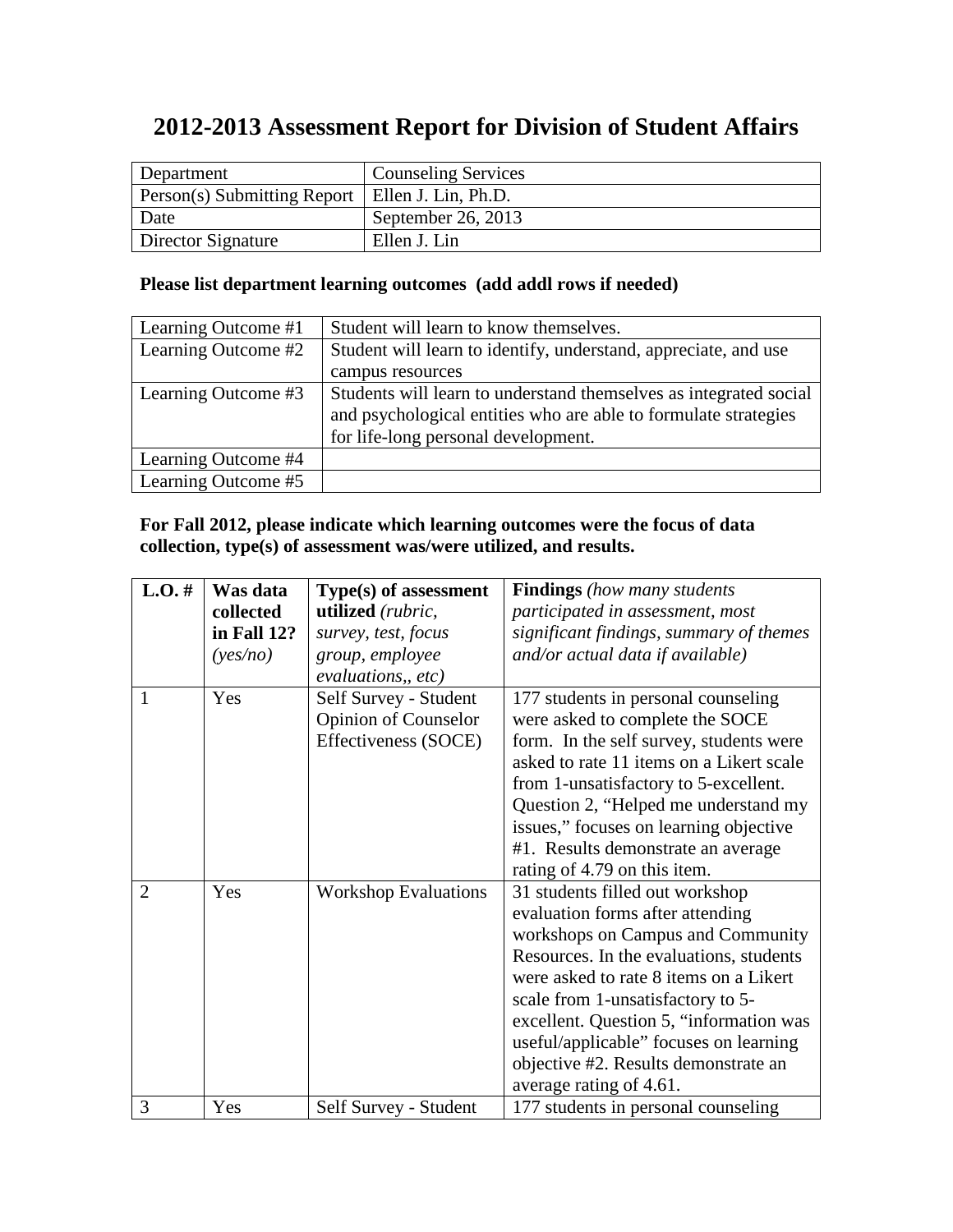|   |     | <b>Opinion of Counselor</b><br>Effectiveness (SOCE)                          | were asked to complete the SOCE<br>form. In the self survey, students were<br>asked to rate 11 items on a Likert scale<br>from 1-unsatisfactory to 5-excellent.<br>Question 3, "Helped me resolve some<br>of my problems," focuses on learning<br>objective #3. Results demonstrate an<br>average rating of 4.43 on this item.                                                                                                                                           |
|---|-----|------------------------------------------------------------------------------|--------------------------------------------------------------------------------------------------------------------------------------------------------------------------------------------------------------------------------------------------------------------------------------------------------------------------------------------------------------------------------------------------------------------------------------------------------------------------|
| 3 | Yes | Self Survey - Student<br><b>Opinion of Counselor</b><br>Effectiveness (SOCE) | 40 students in educational counseling<br>were asked to complete the SOCE<br>form. In the self survey, students were<br>asked to rate on a Likert scale from 1-<br>unsatisfactory to 5-excellent their<br>opinions on 11 items. Question 4,<br>"Helped me with making decisions or<br>provided me with more information so<br>I could make the decision later" also<br>addresses Learning Objective #3.<br>Results demonstrate an average rating<br>of 4.70 on this item. |
| 5 |     |                                                                              |                                                                                                                                                                                                                                                                                                                                                                                                                                                                          |

#### **For Fall 2012, please indicate if findings noted above were discussed in your department and/or what actions have been taken in response to the findings.**

| L.O.<br>#      | <b>How were findings</b><br>analyzed?<br>(statistical analysis,<br>generation of<br>common themes,<br>benchmarked with<br>previous data)                                                                                    | <b>How were findings</b><br>communicated to<br>staff in your<br>department? (staff<br>meeting, retreat,<br>email, etc) | Actions taken as a result of<br><b>findings</b> (revised training, revised)<br>curriculum for workshops, revised<br>materials, development of a new<br><i>instrument, revised instrument, etc)</i> |
|----------------|-----------------------------------------------------------------------------------------------------------------------------------------------------------------------------------------------------------------------------|------------------------------------------------------------------------------------------------------------------------|----------------------------------------------------------------------------------------------------------------------------------------------------------------------------------------------------|
|                | Statistically<br>analyzed per<br>individual<br>counselor ratings,<br>benchmarked with<br>their results from<br>previous semester.<br>Individual<br>counselor's results<br>were also compared<br>to departmental<br>average. | Counselors were<br>provided a<br>summary report of<br>the analysis                                                     | Coordinators of the department<br>continued to assess the instrument<br>(SOCE)<br>The department was reminded of<br>the importance of the instrument in<br>evaluation.                             |
| $\overline{2}$ | Statistically<br>analyzed per                                                                                                                                                                                               | Counselors were<br>provided a                                                                                          | The department was reminded of<br>the importance of these workshops,                                                                                                                               |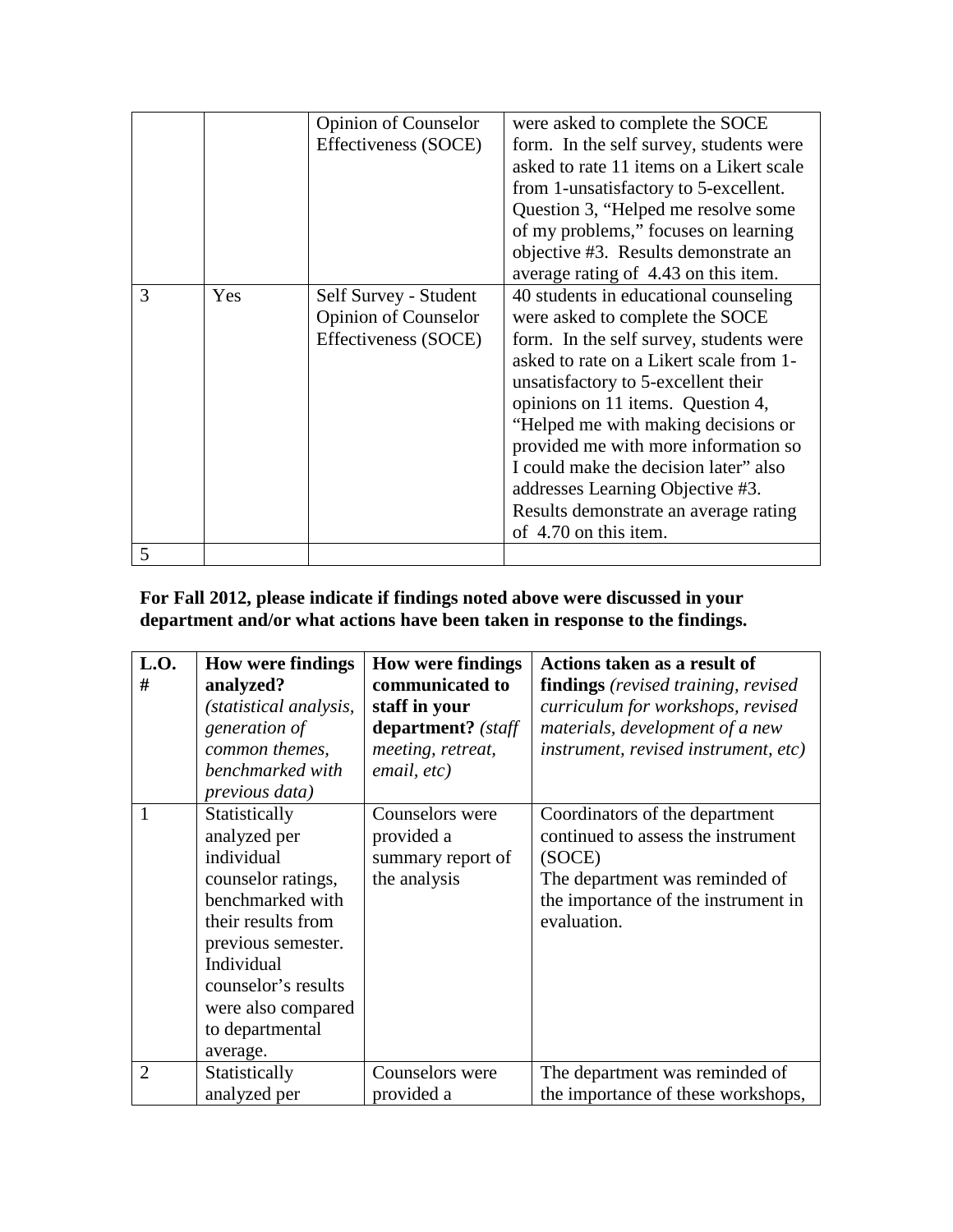|   | individual                                                                                                                                                                                                                  | summary report of                                                  | and workshops will be continued in                                                                                                                                     |
|---|-----------------------------------------------------------------------------------------------------------------------------------------------------------------------------------------------------------------------------|--------------------------------------------------------------------|------------------------------------------------------------------------------------------------------------------------------------------------------------------------|
|   | counselor ratings.                                                                                                                                                                                                          | the analysis.                                                      | coming semester.                                                                                                                                                       |
| 3 | Statistically<br>analyzed per<br>individual<br>counselor ratings,<br>benchmarked with<br>their results from<br>previous semester.<br>Individual<br>counselor's results<br>were also compared<br>to departmental<br>average. | Counselors were<br>provided a<br>summary report of<br>the analysis | Coordinators of the department<br>continued to assess the instrument<br>(SOCE)<br>The department was reminded of<br>the importance of the instrument in<br>evaluation. |
|   |                                                                                                                                                                                                                             |                                                                    |                                                                                                                                                                        |
|   |                                                                                                                                                                                                                             |                                                                    |                                                                                                                                                                        |
|   |                                                                                                                                                                                                                             |                                                                    |                                                                                                                                                                        |

# **For Spring 2013, please indicate which learning outcomes were the focus of data collection, type(s) of assessment was/were utilized, and results.**

| $L.O.$ # | Was data  | Type(s) of assessment       | <b>Findings</b> (how many students      |
|----------|-----------|-----------------------------|-----------------------------------------|
|          | collected | utilized (rubric,           | participated in assessment, most        |
|          | in Spring | survey, test, focus         | significant findings, summary of themes |
|          | 13?       | group, employee             | and/or actual data if available)        |
|          | (yes/no)  | evaluation, etc)            |                                         |
| 1        | Yes       | Self Survey - Student       | 201 students were asked to complete     |
|          |           | <b>Opinion of Counselor</b> | the SOCE form. In the self survey,      |
|          |           | Effectiveness (SOCE)        | students were asked to rate 11 items on |
|          |           |                             | a Likert scale from 1-unsatisfactory to |
|          |           |                             | 5-excellent. Question 2, "Helped me     |
|          |           |                             | understand my issues," focuses on       |
|          |           |                             | learning objective #1. Results          |
|          |           |                             | demonstrate an average rating of 4.66   |
|          |           |                             | on this item.                           |
| 2        | Yes       | <b>Workshop Evaluations</b> | 26 students filled out workshop         |
|          |           |                             | evaluation forms after attending        |
|          |           |                             | workshops on Campus and Community       |
|          |           |                             | Resources. In the evaluations, students |
|          |           |                             | were asked to rate 8 items on a Likert  |
|          |           |                             | scale from 1-unsatisfactory to 5-       |
|          |           |                             | excellent. Question 5, "information was |
|          |           |                             | useful/applicable" focuses on learning  |
|          |           |                             | objective #2. Results demonstrate an    |
|          |           |                             | average rating of 4.84.                 |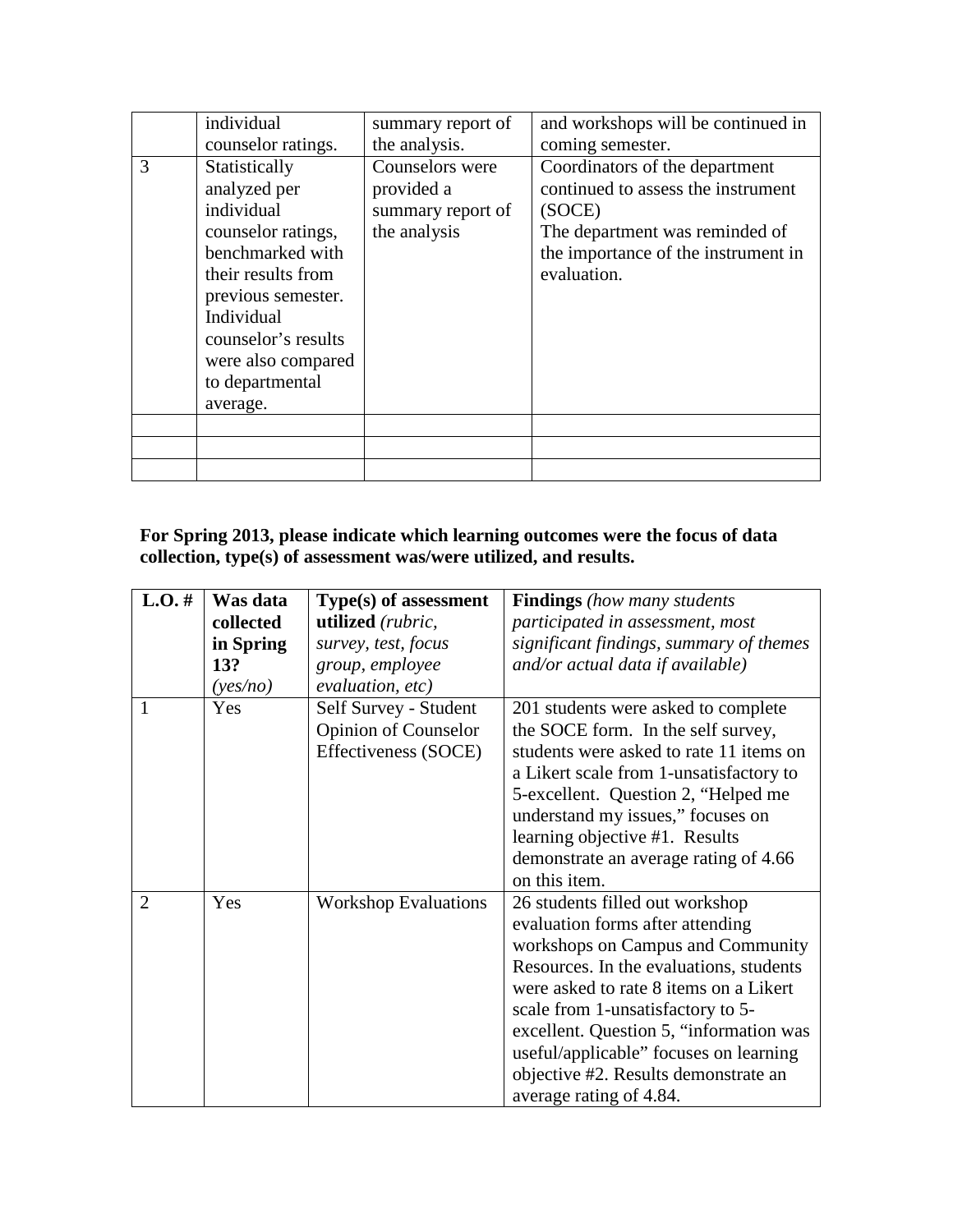| 3 | Yes | Self Survey - Student<br><b>Opinion of Counselor</b><br>Effectiveness (SOCE) | 201 students were asked to complete<br>the SOCE form. In the self survey,<br>students were asked to rate 11 items on<br>a Likert scale from 1-unsatisfactory to<br>5-excellent. Question 3, "Helped me<br>resolve some of my problems," focuses<br>on learning objective #3. Results<br>demonstrate an average rating of 4.53<br>on this item.                                                                                                     |
|---|-----|------------------------------------------------------------------------------|----------------------------------------------------------------------------------------------------------------------------------------------------------------------------------------------------------------------------------------------------------------------------------------------------------------------------------------------------------------------------------------------------------------------------------------------------|
| 3 | Yes | Self Survey - Student<br><b>Opinion of Counselor</b><br>Effectiveness (SOCE) | 40 students in educational counseling<br>were asked to complete the SOCE<br>form. In the self survey, students were<br>asked to rate 11 items on a Likert scale<br>from 1-unsatisfactory to 5-excellent.<br>Question 4, "Helped me with making<br>decisions or provided me with more<br>information so I could make the<br>decision later" also addresses Learning<br>Objective #3. Results demonstrate an<br>average rating of 4.70 on this item. |
| 4 |     |                                                                              |                                                                                                                                                                                                                                                                                                                                                                                                                                                    |
| 5 |     |                                                                              |                                                                                                                                                                                                                                                                                                                                                                                                                                                    |

# **For Spring 2013, please indicate if findings noted above were discussed in your department and/or what actions have been taken in response to the findings.**

| L.O.<br>#      | <b>How were findings</b><br>analyzed?<br>(statistical analysis,<br>generation of<br>common themes,<br>benchmarked with<br><i>previous data</i> )                                                                            | <b>How were findings</b><br>communicated to<br>staff in your<br>department? (staff<br>meeting, retreat,<br>email, etc) | Actions taken as a result of<br><b>findings</b> (revised training, revised)<br>curriculum for workshops, revised<br>materials, development of a new<br><i>instrument, revised instrument, etc)</i> |
|----------------|-----------------------------------------------------------------------------------------------------------------------------------------------------------------------------------------------------------------------------|------------------------------------------------------------------------------------------------------------------------|----------------------------------------------------------------------------------------------------------------------------------------------------------------------------------------------------|
| $\overline{1}$ | Statistically<br>analyzed per<br>individual<br>counselor ratings,<br>benchmarked with<br>their results from<br>previous semester.<br>Individual<br>counselor's results<br>were also compared<br>to departmental<br>average. | Counselors were<br>provided a<br>summary report of<br>the analysis                                                     | Coordinators of the department<br>continued to assess the instrument<br>(SOCE)<br>The department was reminded of<br>the importance of the instrument in<br>evaluation.                             |
| $\overline{2}$ | Statistically                                                                                                                                                                                                               | Counselors were                                                                                                        | The department was reminded of                                                                                                                                                                     |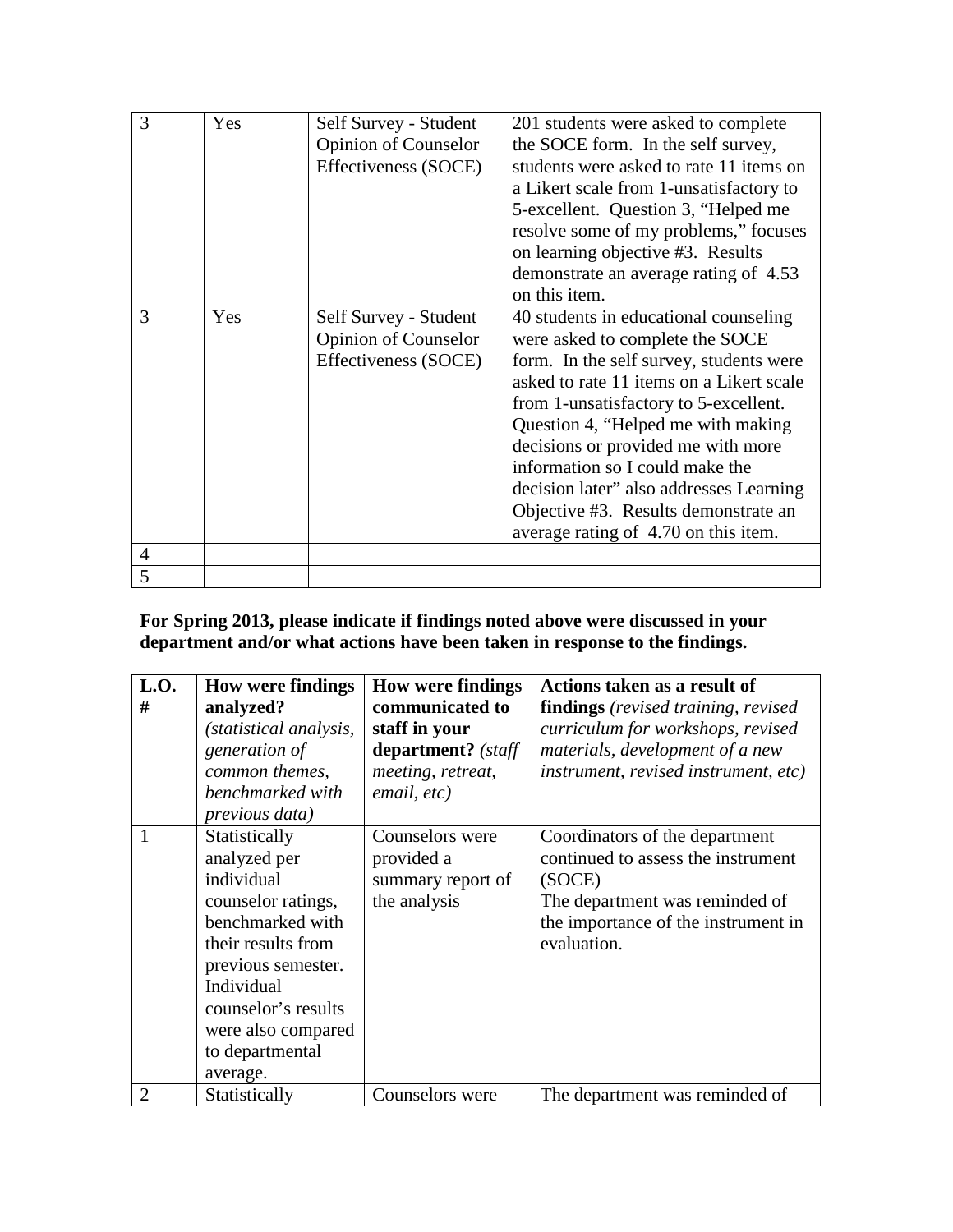|   | analyzed per<br>individual<br>counselor ratings                                                                                                                                                                             | provided a<br>summary report of<br>the analysis                    | the importance of these workshops<br>and workshops will be continued in<br>coming semester.                                                                            |
|---|-----------------------------------------------------------------------------------------------------------------------------------------------------------------------------------------------------------------------------|--------------------------------------------------------------------|------------------------------------------------------------------------------------------------------------------------------------------------------------------------|
| 3 | Statistically<br>analyzed per<br>individual<br>counselor ratings,<br>benchmarked with<br>their results from<br>previous semester.<br>Individual<br>counselor's results<br>were also compared<br>to departmental<br>average. | Counselors were<br>provided a<br>summary report of<br>the analysis | Coordinators of the department<br>continued to assess the instrument<br>(SOCE)<br>The department was reminded of<br>the importance of the instrument in<br>evaluation. |
|   |                                                                                                                                                                                                                             |                                                                    |                                                                                                                                                                        |

#### **For Fall 2013, please indicate which learning outcomes will be the focus of data collection and what type(s) of data collection will be utilized.**

| $L.O.$ # | Will data be collected in | <b>Type of assessment utilized</b> ( <i>rubric, survey,</i> |
|----------|---------------------------|-------------------------------------------------------------|
|          | Fall 13? ( $yes/no)$      | test, focus group, evaluations, etc)                        |
|          | <b>Yes</b>                | Self Survey - Student Opinion of Counselor                  |
|          |                           | Effectiveness (SOCE)                                        |
|          | Yes                       | Workshop and/or group evaluations                           |
|          | Yes                       | Self Survey - Student Opinion of Counselor                  |
|          |                           | Effectiveness (SOCE)                                        |
|          |                           |                                                             |
|          |                           |                                                             |

**Based on your assessment experience in 2012-13, what changes (if any) do you plan to make for 2013-14 related to learning outcomes?** *(instrument, analysis,* 

*communication to staff, etc)*